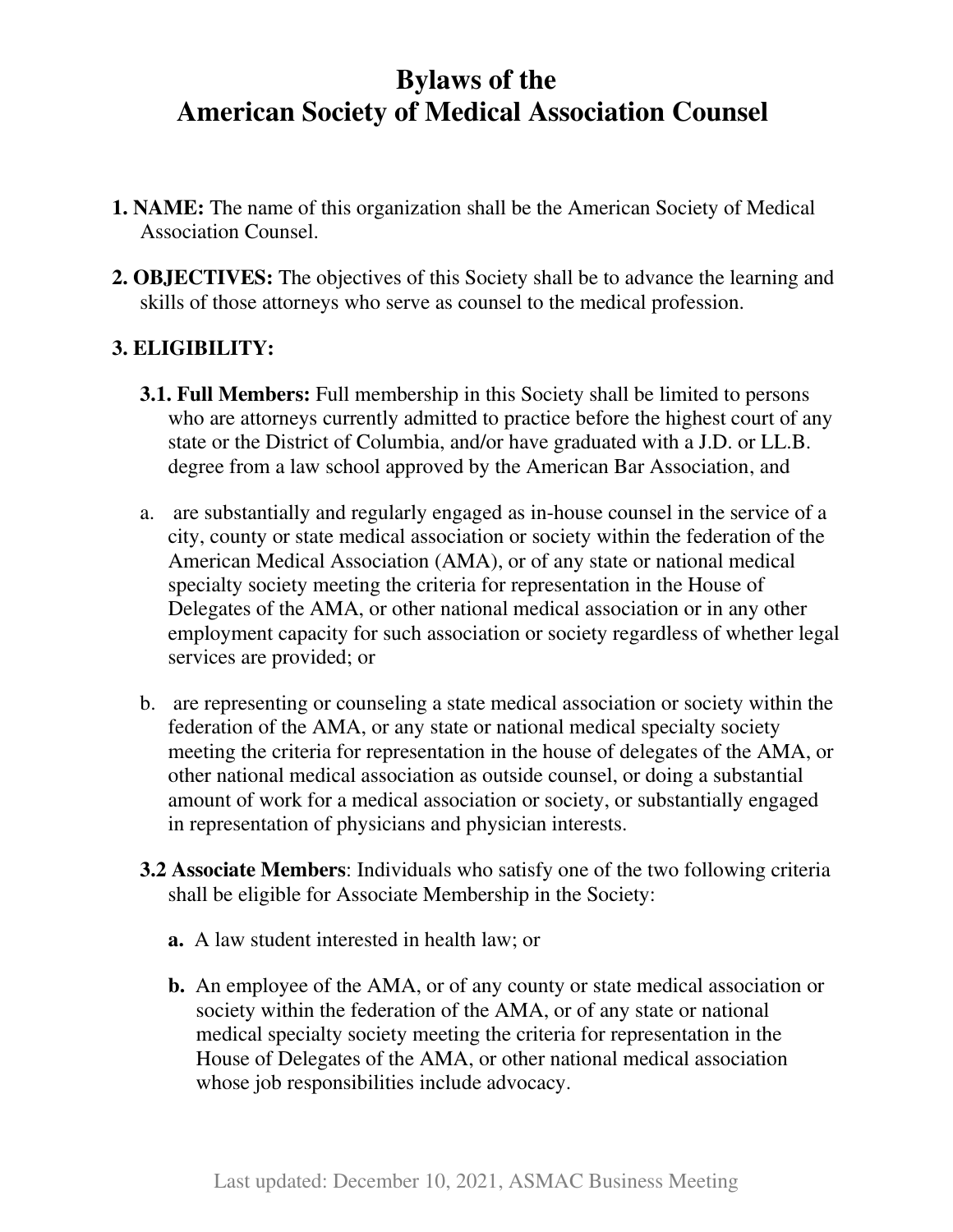**3.3. Emeritus Members:** Emeritus membership in this Society shall be limited to individuals who were active Society members, but are now retired and wish to become emeritus members.

## **4. MEMBERSHIP APPLICATIONS:**

- **4.1 Initial Membership Applications:** Except as set forth below, all applications for initial membership shall be sponsored by an officer of ASMAC, a city, county or state medical association or society within the federation of the AM A, or any state or national medical specialty society meeting the criteria for representation in the House of Delegates of the AM A, or other national medical association. The initial applicant and the applicant's Sponsor shall attest on a form approved by the officers that the applicant is eligible for membership under these bylaws. However, if the initial applicant is an attorney employee of an association or society listed in this paragraph, no Sponsor attestation is required. Law student applicants shall apply using the process prescribed by the Society officers.
- **4.2 Membership Renewal Applications:** No sponsorship is required for applicants seeking membership renewal. Renewing members must attest on a form approved by the officers that he or she continues to be eligible for membership under these bylaws.
- **4.3 Applications** shall be reviewed by the president or his/her designee and approved by the officers. The officers, in their discretion, may also admit an attorney who meets all of the following conditions: has been a member for at least three years; previously had requisite sponsorship; and continues to engage in substantial representation of physician interests. All attorneys meeting the requirements of these bylaws shall be granted membership subject to payment of annual dues.
- **4.4 Change in Circumstances, Non-Compliance with Membership Qualifications.** Members are required to inform ASMAC immediately upon a change in status that would cause the member to no longer be eligible for membership under these bylaws.
- **4.5 Membership Actions by Officers:** The officers are required to notify any member upon learning facts that indicate the member is no longer eligible for membership under these bylaws. The officers shall take action to terminate the member's membership if such facts are found to be true. In case of any dispute regarding eligibility for membership, the member may request that the full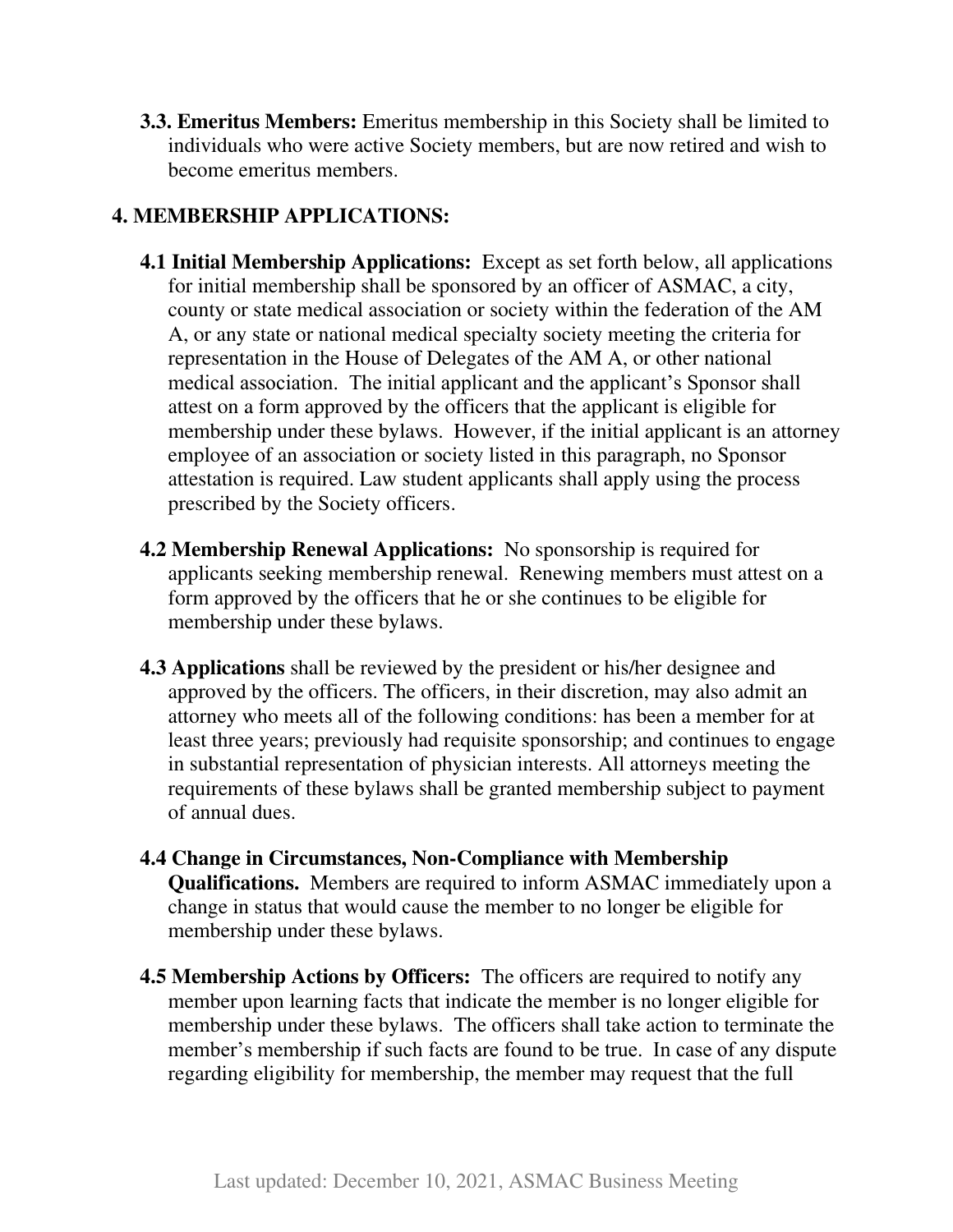membership be informed of the facts and make any final decision regarding the matter.

**5. RIGHTS:** All members may attend meetings, vote and hold office, except that Emeritus and Associate members may not hold office and Associate members may not vote on amendments to these Bylaws. Each member shall be entitled to one vote and must be present at any meeting at which voting takes place. This attendance requirement does not apply to voting by mail ballot as provided in section 12.

#### **6. OFFICERS:**

#### **6.1 ELECTIONS AND TERMS:**

The Society shall have a President, Vice-President, Immediate Past President, Secretary and Treasurer, who except for the immediate Past-President, the officers shall be elected annually at the Society meeting held at or around the time of the American Medical Association Annual Meeting. The President shall preside at all meetings and shall oversee the affairs of the Society during his/her tenure. In the event the President is unable to act, the Vice-President shall assume the duties of the President. Officers shall serve one-year terms commencing January 1 after their election.

#### **6.2 NOMINATING COMMITTEE; NOMINATION OF OFFICERS:**

The President, after consultation with the other officers, shall appoint a nominating committee of no less than three persons. The Immediate Past President, if available and willing to serve, shall be one of the three committee members, and have right of first refusal to serve as chair. The Nominating Committee shall nominate one person for each officer position to be filled at the annual election meeting.

If they are available and willing to serve, the presumption shall be that the current Vice President will be nominated for President, the current Secretary shall be nominated for Vice President, and the current Treasurer will be nominated for Secretary. Further nominations may be taken from the floor at the meeting at which the officers are elected. No member of the Nominations Committee may be nominated for an officer position as a member of the Committee unless there are no other qualified candidates willing and available to serve.

### **6.3 VACANCIES IN OFFICE**

**(A) Automatic Elevation of Officers.** In the event an officer position, other than that of the Immediate Past President, becomes vacant for any reason before completion of the officer's regular term, the officers holding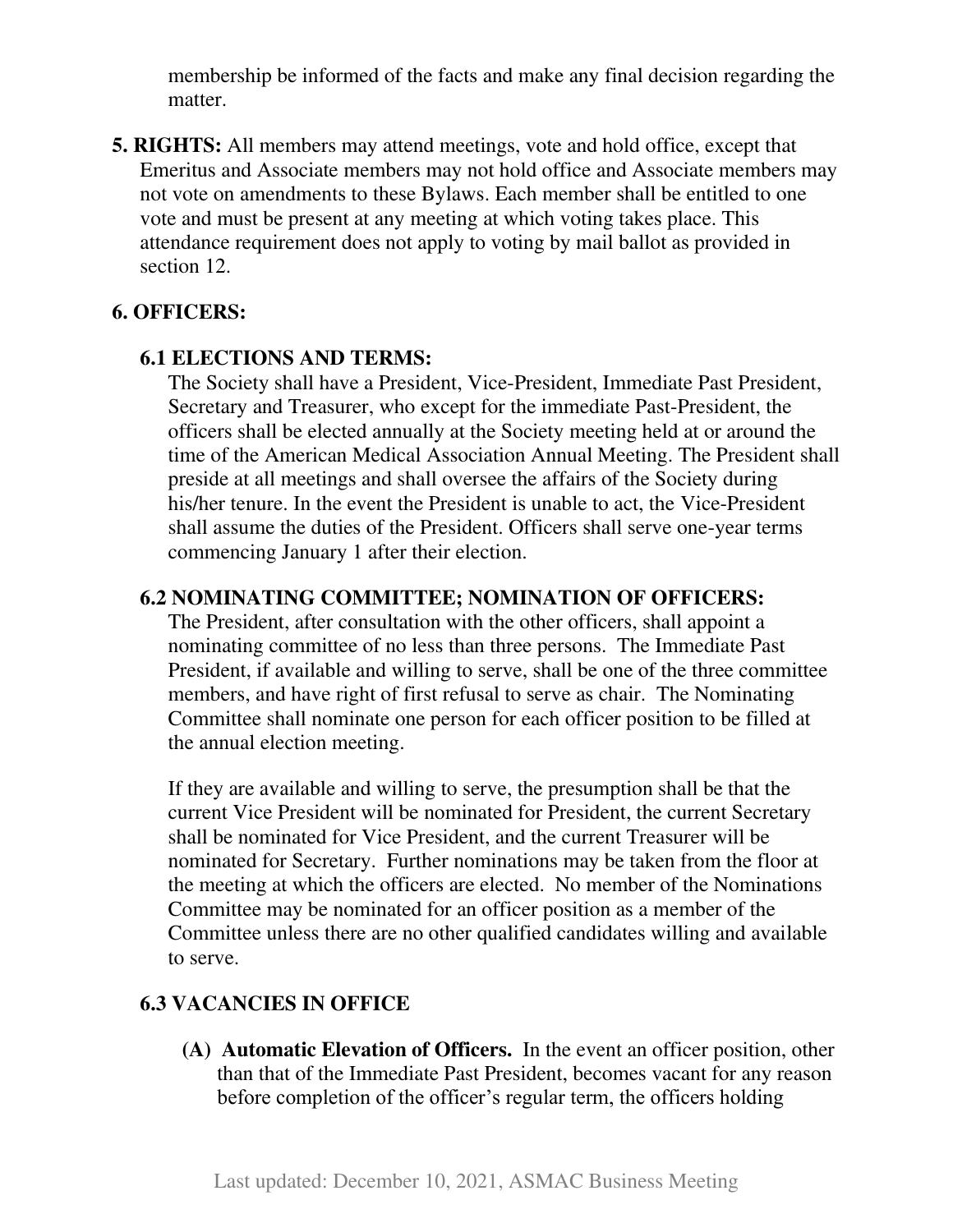positions below the vacant position shall be elevated into the next higher position. The order of elevation to the next higher officer's position shall be Treasurer to Secretary, Secretary to Vice-President, and Vice-President to President.

- **(B) Appointment and Ratification of Interim Officer.** After automatic elevation by the officer(s) to fill a vacancy or vacancies, the President shall fill any remaining vacancy(ies), after consultation with the other officers, by appointment of an interim officer or officers. The interim officer(s) shall serve until the next meeting of the members, at which time the members shall elect an individual to serve out the remainder of the term for that office.
- **7. INDEMNIFICATION and INSURANCE**: The Society shall defend and indemnify Officers acting in good faith and within the scope of their duties to the full extent allowed by law. The Society may purchase directors and officers liability insurance**.**
- **8. COMMITTEES:** The members, upon a motion at any meeting, or the President may provide for the establishment of any committee, and such committee shall be appointed by the President unless other provision for appointment is made by the members.
- **9. TERMINATION:** Members shall automatically cease to be members in the event that the association or society sponsoring their participation revokes such sponsorship or upon non-payment of dues. Membership may also be revoked by a two-thirds vote of the members present and voting.
- **10. MEETINGS:** The Society shall hold at least one meeting annually, at a time and place designated by the President, who shall notify the members, either at a meeting of the Society or by mail.
- **11. CONFIDENTIALITY:** No member shall disclose any matter or information which is presented at any meeting in confidence, except when required by law. A member shall assert the attorney-client privilege or other lawful objections to disclose when available under the law, in order to protect the rights, confidence and work product of members and clients.
- **12. DUES:** There shall be annual dues which may be assessed in an amount determined by the officers and approved by vote of the members. Members may, by motion and vote, provide for the levying of assessments necessary to the purposes of the Society, and if no such provision is made, then direct expenses attributable to any meeting of the Society shall be borne proportionally by those attending or agreeing to attend such meeting.